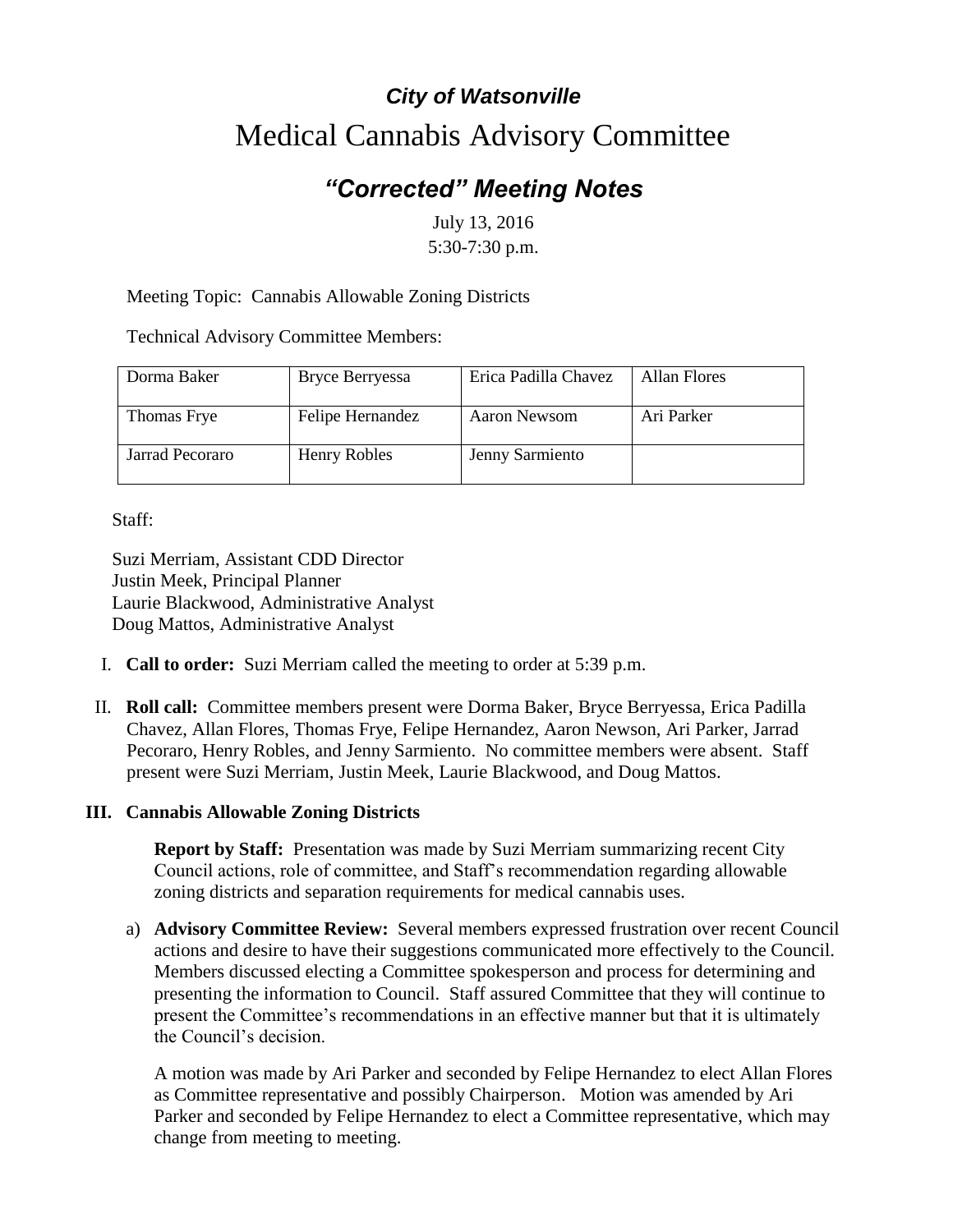Ayes: Dorma Baker, Bryce Berryessa, Erica Padilla Chavez, Allan Flores, Thomas Frye, Felipe Hernandez, Aaron Newson, Ari Parker, Jarrad Pecoraro, Henry Robles, and Jenny Sarmiento. Noes: None Abstains: None Motion passed

Questions regarding reasons behind zoning district recommendations for transporter businesses and dispensaries were asked as well as need for alcohol separation requirements and what types of alcohol businesses were included.

- **b) Public Input:** Several members of the public commented on why dispensaries should be located in commercial areas, issues with regulations in other jurisdictions, separation measurements, and reasonable application of requirements.
- **c) Advisory Committee Discussion:** There was some discussion regarding differences between alcohol and medical marijuana, need for an alcohol separation requirement and reasons why dispensaries need to be in safe, well-lighted areas and not restricted to the industrial zones. Reason for allowing transporter businesses in the IP District was also discussed as well as suggested modifications to separation measurement for dispensaries from residential areas in order to make it feasible for these types of businesses to locate in commercial areas of the City. Members also asked about timelines and possibility of allocating more resources to assist staff.
- d) **Action:** A motion was made by Bryce Berryessa and seconded by Allan Flores to eliminate the recommended alcohol separation requirement for dispensaries.

Ayes: Bryce Berryessa, Allan Flores, Thomas Frye, Felipe Hernandez, Aaron Newson, Jarrad Pecoraro, and Jenny Sarmiento. Noes: Dorma Baker, Erica Padilla Chavez, Ari Parker, Henry Robles. Abstains: None Motion passed

Motion was amended by Bryce Berryessa and seconded by Thomas Frye to eliminate the recommended alcohol separation requirement for dispensaries except for liquor stores.

Ayes: Bryce Berryessa, Thomas Frye, Felipe Hernandez, Aaron Newson, Ari Parker, Jarrad Pecoraro, Henry Robles, and Jenny Sarmiento. Noes: Dorma Baker, Erica Padilla Chavez, and Allan Flores Abstains: None Motion passed

A motion was made by Henry Robles and seconded by Ari Parker to modify how the separation requirement is measured for dispensaries and residential areas to straight line from nearest exterior wall of the leased space occupied by the dispensary to the nearest parcel line of the residential zone without regard to intervening structures and include CNS and CT commercial areas as allowable zoning districts for dispensaries.

Ayes: Dorma Baker, Bryce Berryessa, Allan Flores, Thomas Frye, Felipe Hernandez, Aaron Newson, Ari Parker, Jarrad Pecoraro, Henry Robles, and Jenny Sarmiento. Noes: Erica Padilla Chavez